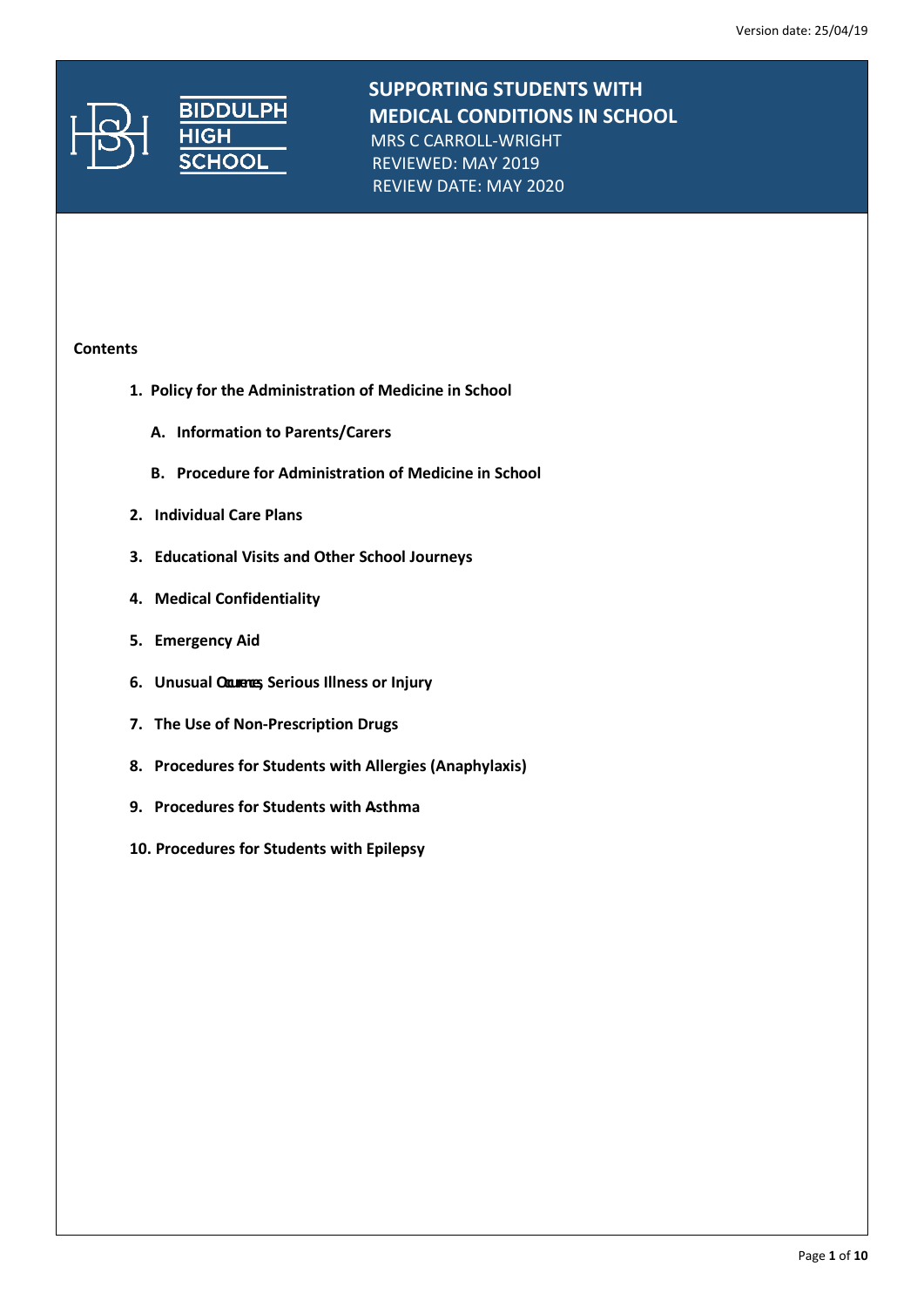# **1. POLICY FOR THE ADMINISTRATION OF MEDICINE IN SCHOOL**

It is important for all staff and parents/carers to recognise that the administration of medicine is the responsibility of parents/carers. Academy staff have a professional and legal duty to safeguard the health and safety of students. We do all that we can to enable children to gain the maximum benefit from their education and to participate as fully as possible in school life. Children have a right to be educated and should not be excluded purely as a result of requiring medication.

Staff at Biddulph High school do not have a duty to administer medication. Participation in the administration of medicines is on a voluntary basis. Individual decisions on involvement must be respected.

### **A. Information to Parents/Carers**

Parents/carers are advised, in the Academy prospectus, that students who are unwell should not be sent to school. However, we recognise that many students need to attend school while taking prescribed medicines either because they are:

- a) suffering from chronic illness or allergy
- b) recovering from a short-term illness and are undergoing or completing a course of treatment using prescribed medicines.

To help avoid unnecessary taking of medicines at school, parents/carers should:

- a) be aware that a three times daily dosage can usually be spaced evenly throughout the day and does not necessarily have to be taken at lunchtime
- b) ask the family doctor if it is possible to adjust the medication to avoid school time doses.

Where occasionally this cannot be arranged, parents/carers are encouraged to note that if a student cannot selfadminister and needs a dose of medicine at lunchtime the parent/carer should come to school to administer the medicine. Students who are able to self-administer and whose medication is stored in school will contact Reception when necessary, parents/carers will be contacted for consent and recorded on the Medicine Record.

Young people may consult the doctor and receive medication without the parent/carer's permission/knowledge when the doctor considers they have sufficient age and understanding. There is no fixed age for this (often it is over 16); in this case the Academy may have to deal directly with the student over medication.

### **B. Procedure for Administration of Medicine in School**

Most students in this school have the ability to self-administer their own medication

On the few occasions when medicines have to be brought in, the original duplicate container complete with the original dispensing label should be used. If a child is on regular medication, the dispensing chemist may, at his own discretion, agree to supply two filled containers. The duplicate bottle forschoolshould contain no more than one day's supply and the dispensing chemist may request that the GP writes two prescriptions, one for home the other for school use. The label should clearly state:

- 1. Name of student
- 2. Date of dispensing
- 3. Dose and does frequency (this may read 'as directed' or 'as before' if this is what is on the prescription. In this case, the form Appendix 1 must give clear instructions)
- 4. Cautionary advice/special storage instructions
- 5. Name of medicine
- 6. Expiry date where applicable
- 7. Storage.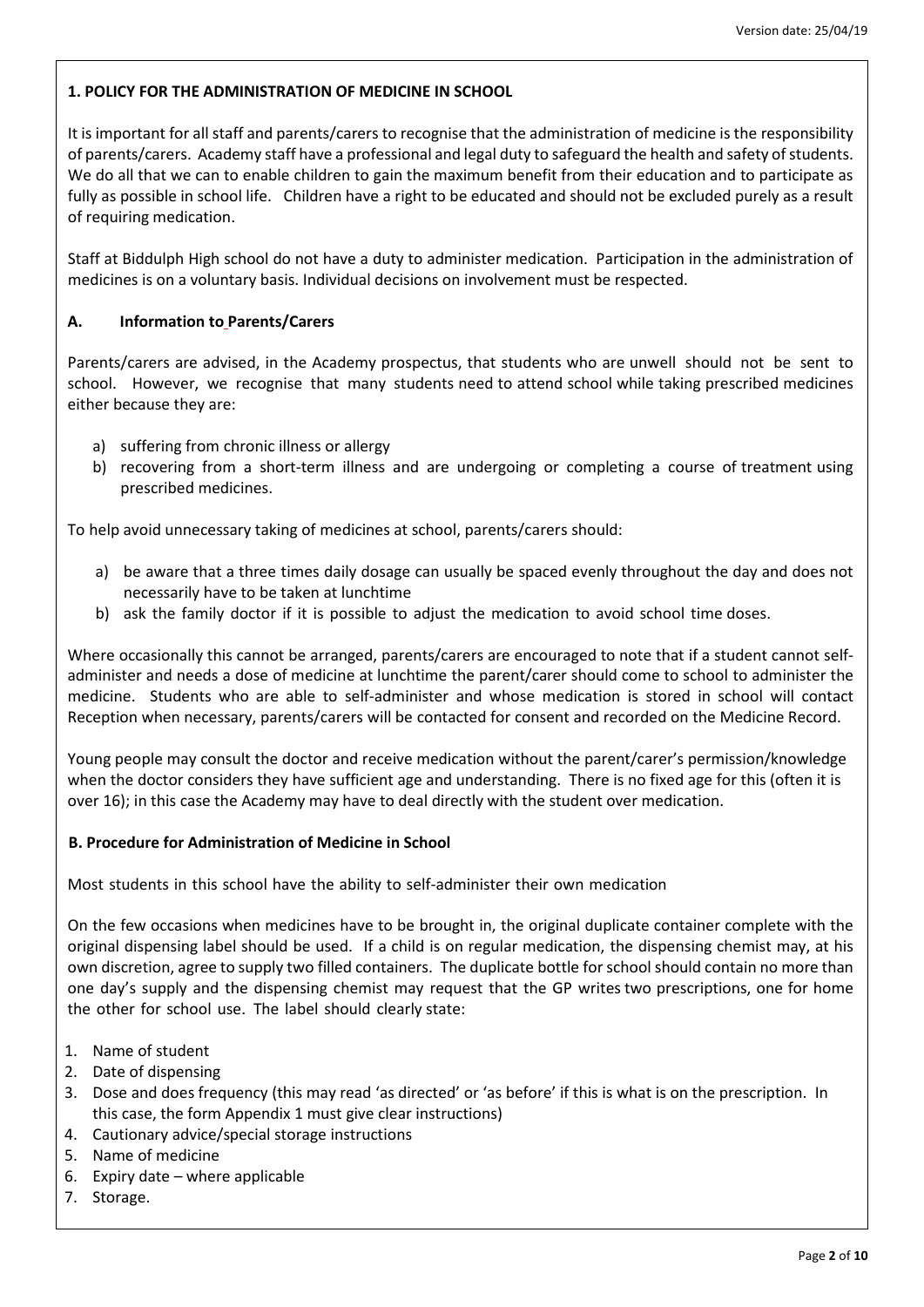Medication must at all times be stored in containers as indicated above (this will assist the Academy in addressing any problems with substance abuse or loss of medicines). Medicines should be kept safely by the student and be accessible when required.

It is acknowledged that given the age range of the students at this school (13-19) many students may carry their own medication, without disclosing it to staff.

### **2. INDIVIDUAL CARE PLANS**

For all students who may require individual specialised treatment, a clear Individual Healthcare Plan (IHCP) must be in place. An IHCP may be initiated by a member of school staff, school nurse or other healthcare professional involved in providing care to the child. See Individual Healthcare Plan for procedure.

Treatment plans should be prepared by the doctor responsible for the management and prescription of treatment and should be shared with parents/carers and child's GP. The School Health Service should provide a supporting role in ensuring an IHCP is understood and carried out in the Academy. Any care plans must be provided to the school and be fully agreed before any medical treatment will be carried out. The plan will be reviewed annually. The review process should always include an appropriate Academy representative.

In some circumstances, students may have complex medical needs. In these instances, school nurses may have a specific responsibility for an individual student's medical management in the Academy. Where the student has a special educational need the IHCP should be linked to their Education Health & Care Plan (EHCP), where they have one.

If a student transfers to another school, a copy of the IHCP will be provided for the new school.

| Name:                                 |   |   |     |               |                           |
|---------------------------------------|---|---|-----|---------------|---------------------------|
| <b>Check List</b>                     | Y | N | N/A | <b>Action</b> | <b>Person Responsible</b> |
| Does the child require an IHCP        |   |   |     |               |                           |
| for their medical needs?              |   |   |     |               |                           |
| Is medication required?               |   |   |     |               |                           |
| Is a risk assessment required?        |   |   |     |               |                           |
| Are specific support strategies       |   |   |     |               |                           |
| and intervention required?            |   |   |     |               |                           |
| Is the child able to self-            |   |   |     |               |                           |
| administer medication?                |   |   |     |               |                           |
| Is specific training required?        |   |   |     |               |                           |
| Do school staff need to be made       |   |   |     |               |                           |
| aware of the child's medical          |   |   |     |               |                           |
| condition?                            |   |   |     |               |                           |
| required<br>from<br>Consent<br>letter |   |   |     |               |                           |
| parents/carers for the child to self- |   |   |     |               |                           |
| administer during school hours.       |   |   |     |               |                           |

### **IHCP Check List Exemplar**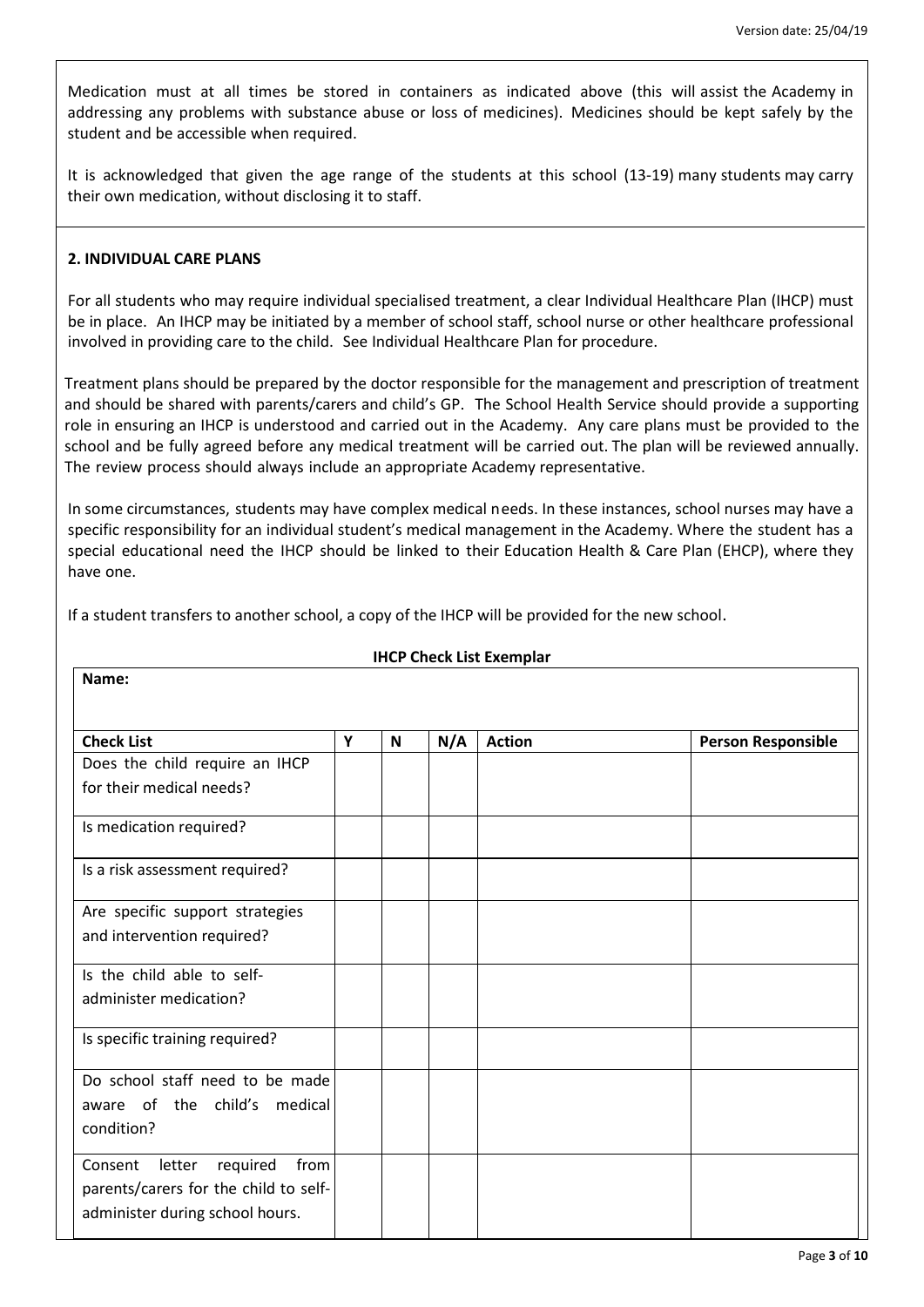| Are<br>separate arrangements               |  |  |  |  |
|--------------------------------------------|--|--|--|--|
| required for school trips or other         |  |  |  |  |
| school activities including outside of     |  |  |  |  |
| the normal timetable?                      |  |  |  |  |
| Is an emergency plan required,             |  |  |  |  |
| including whom to contact and              |  |  |  |  |
| contingency arrangements?                  |  |  |  |  |
|                                            |  |  |  |  |
| <b>Signature of Parent:</b>                |  |  |  |  |
|                                            |  |  |  |  |
| <b>Signature of School Representative:</b> |  |  |  |  |
|                                            |  |  |  |  |

# **3. EDUCATIONAL VISITS AND OTHER SCHOOL JOURNEYS**

The administration of medicines during educational visits, including visits abroad, residential visits and other out-of-school activities, requires special attention and pre- planning. Educational visits abroad or residential visits will, where necessary, require a Health and Care Plan Meeting with the school nurse and member of staff, including liaison with the student and parent/guardian. It is expected that parents/carers and the student take responsibility for their well-being on visits. This includes carrying required medication such as inhalers/EpiPens with them at all times. Medical consent forms will be sent home before any visit and staff members will be alerted to specific issues. However, this does not mean that staff are responsible for ensuring that students carry any medication with them. This is the responsibility of the parents/carers and the student. This process also applies to extracurricular clubs and activities, including PE fixtures.

### **4. MEDICAL CONFIDENTIALITY**

Staff in schools have no automatic right to be informed of any medical condition suffered by any student. However, in order that students can receive the best possible care, parents/carers should advise the Academy of any conditions that may require intervention during the school day. Any medical or related information provided to the Academy either by parents/carers or healthcare professionals will always be treated in the strictest of confidence. Information will only ever by shared with those members of staff whose role may lead to them providing support or other intervention as agreed with parents/carers.

### **5. EMERGENCY AID**

Where children have conditions which may require rapid intervention parents/carers must notify the Headteacher of the condition, symptoms and appropriate action following onset. The Headteacher may wish to discuss this with the School Health Service. The Headteacher will make all staff aware of any student whose medical condition may require emergency aid. This will include relevant support and canteen staff.

### **6. UNUSUAL OCCURRENCES, SERIOUS ILLNESS OR INJURY**

All parents/carers are informed of the Academy's policy concerning students who become unwell while at school, or on authorised educational visits, trips etc. If parents/carers and relatives are not available when a student becomes seriously unwell or injured the Academy will, if deemed necessary, call an ambulance to transport the student to hospital.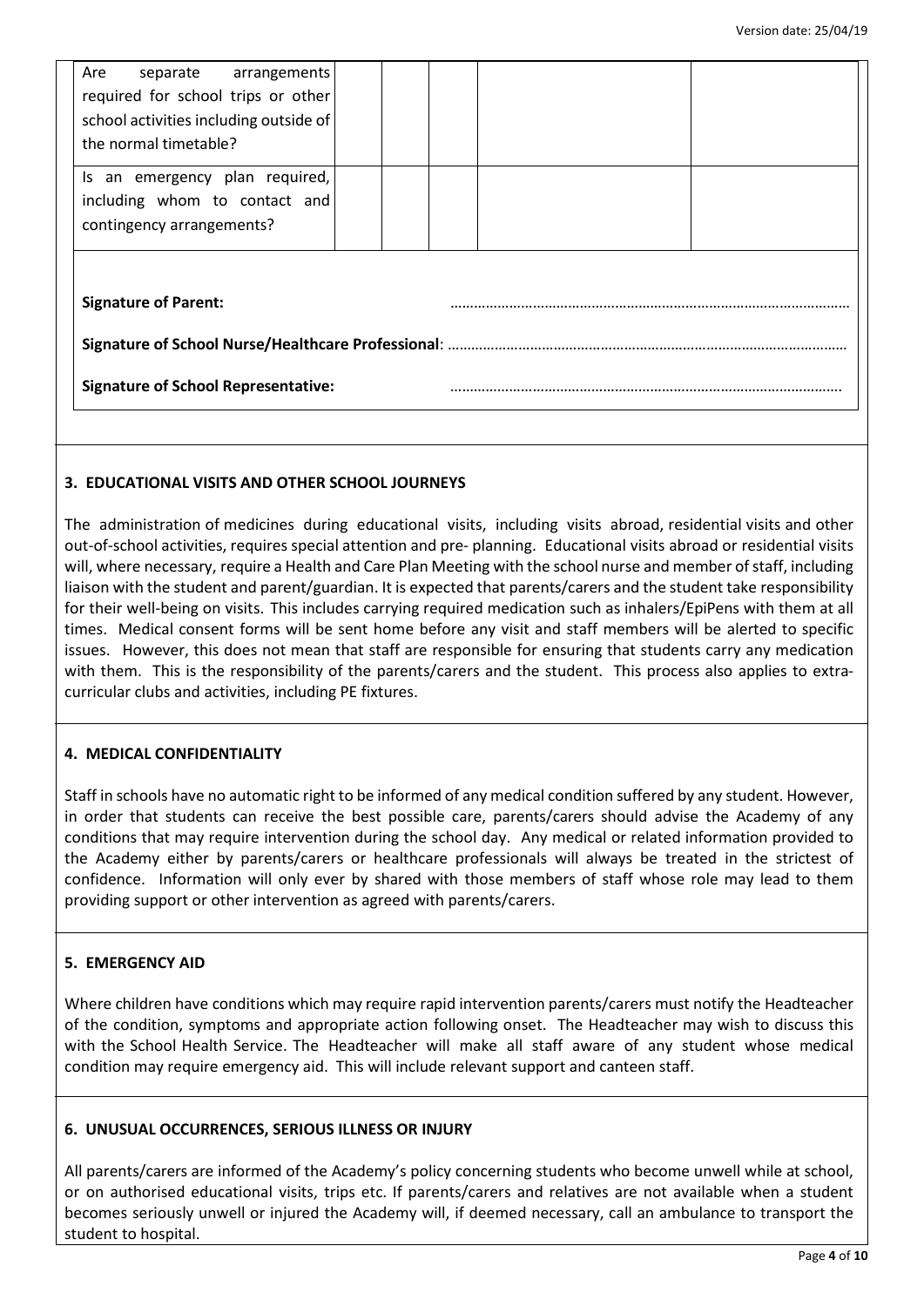# **7. THE USE OF NON-PRESCRIPTION DRUGS**

The government health guidelines on the use of Aspirin and Paracetamol containing Ibuprofen is that they should never be given to students under 16 unless prescribed by a doctor. If a student requests Paracetamol, it will only be given after parental permission has been granted. This usually takes place over the telephone and the Academy Receptionists will make this telephone call.

Each request will be logged with name, date/time, dosage, reason and person handing over the table. Students over 16 can give their own consent for pain relief.

## **8. PROCEDURES FOR STUDENTS WITH ALLERGIES (ANAPHYLAXIS)**

A separate protocol is drawn up for each child based on consultation with parents/carers, health professionals and, where appropriate, the Local Education Authority and/or Department for Education.

- It is the responsibility of the parent/carer to ensure that there are two EpiPens available at all times, one to the carried by the student and one to be kept as a spare by Reception
- It is the responsibility of the parent/carer to ensure the EpiPens are not out of date
- Students are expected to carry an EpiPen at all times, including Academy trips/visits. It is the responsibility of the parent/carer to ensure that this happens
- Under no circumstances should the medication be given to another child
- Academy staff should undertake all reasonable steps to ensure that any child does not eat any food items unless they have been approved/prepared by his/her parents/carers
- Whenever planned curriculum activity involves cookery or experimentation with food items, prior discussions should be held between the staff and parents/carers
- Academy staff need to be aware of management of food in relation to menus in school.

### **Guidelines – Anaphylaxis (Allergy Shock Syndrome)**

This guideline only applies when the acute allergic condition is known and notified to the Academy. The condition is extremely rare. It commonly occurs in response to certain foodstuffs, particularly peanuts, but can occur in response to wasp stings.

### **Types of treatment**

- The treatment may involve both of the treatments below:
	- The anti-histamine may be prescribed according to the severity of the reaction
	- An adrenaline injection (EpiPen, Anapen) should be immediately administered as a life threatening situation develops quickly
- Immediate emergency medical aid should be called in all cases, informing the doctor/ambulance service of the acute allergic reactions.

#### **Training**

- The purpose of training is to enable staff to deal with an episode and provide the necessary immediate care required
- The training required would be to the level that would be expected of a parent or carer but not to the level that a health professional may be trained to
- This should include an awareness of Anaphylaxis and a discussion about the early symptoms specific to the student. It should include a demonstration of the use of auto injector (EpiPen) using a training device
- At the end of the training a care plan specific to the student should be produced
- Training should be provided by school health advisor/nurse or paediatrician and should be repeated annually or at the request of Academy staff if there have been staff changes
- The Academy will keep a record of staff training.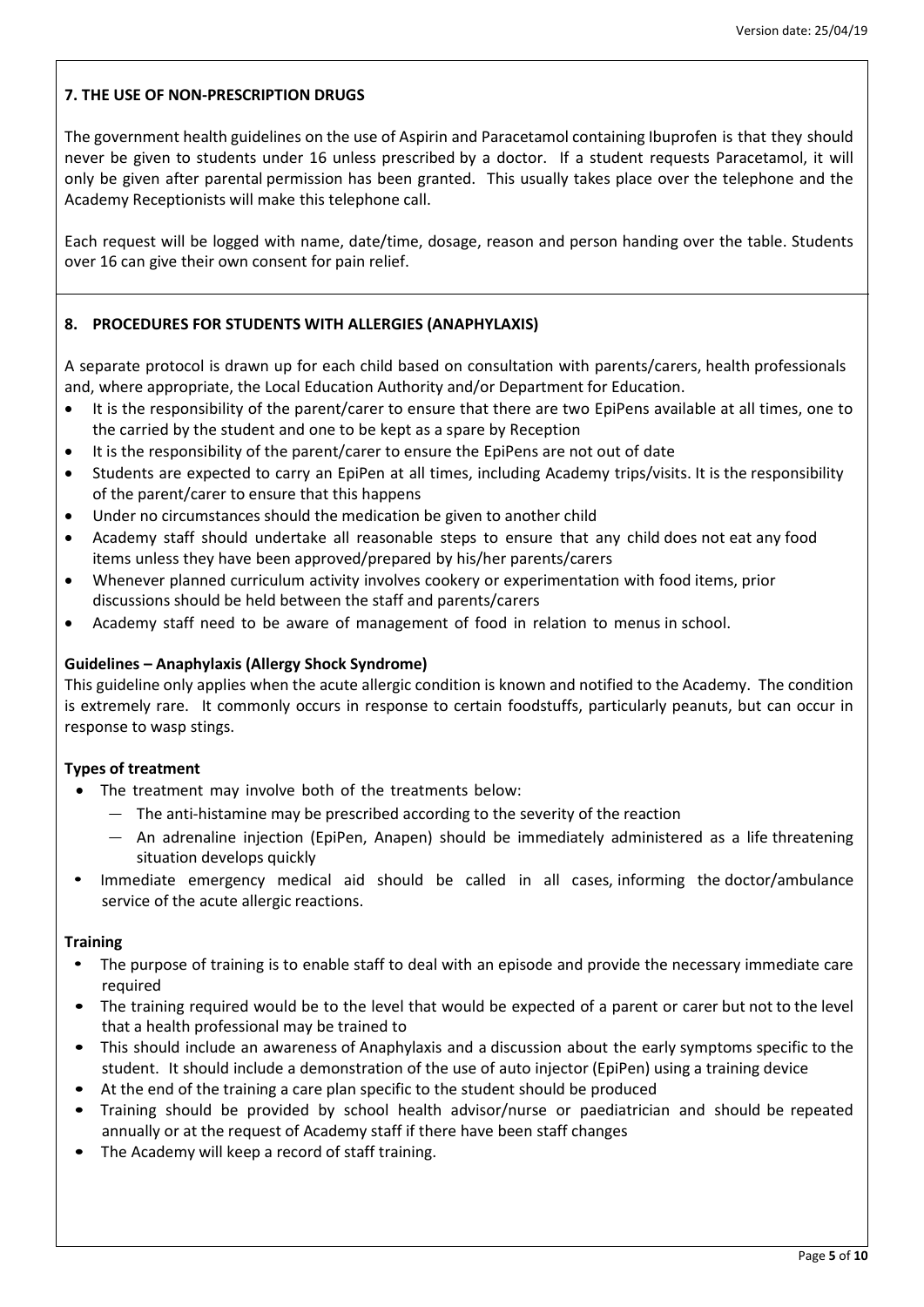### **Written Instructions (Individual Treatment Plans)**

- The parent/carer must agree, in writing, to be responsible for ensuring that the Academy is kept supplied with injections which are 'in-date'. (At Bidduph High School the student is responsible for keeping the medication on his/her person)
- The parent/guardian is responsible for providing the Academy with up to date names and telephone numbers of persons who can be contacted in a matter of emergency
- The Headteacher must ensure appropriate training is given to staff
- The School Health Advisor/Nurse following consultation with the prescribing paediatrician is responsible for arranging the appropriate information and training for a minimum of two responsible persons who have volunteered to administer adrenaline. Should a designated person be trained it is courteous to obtain parents/carers' consent and invite them to the training. \*(At BHS there will be no designated individual responsible for the administration of medicine, it is deemed appropriate that students at High School should take responsibility for the availability of their medication)
- It will also be necessary for the Headteacher to arrange for the teachers and other Academy staff to be briefed about a student's condition and about the arrangements contained in the written instructions
- The instructions may include detailed arrangements for meals and that steps are taken to ensure that the student does not eat any food other than items prepared/approved by the parents/carers as far as is reasonably practicable. The Academy may also write to parents/carers of students in the same class to request their students not to share or pass on food
- Appropriate arrangements must be agreed with parents/carers for provision and safe handling of medication during educational visits away from the Academy
- For each student the symptoms which indicate the onset of an acute allergic reaction may be different. It is the parents/carers' responsibility to ensure, in conjunction with the medical staff, that the list of symptoms which indicate onset are notified to the Academy within the written instructions
- In the event of the student showing any of the physical symptoms, staff are instructed to follow the agreed emergency procedure
- The instructions clearly indicate the stage at which various medications must be administered and the order of priority in contacting parents/doctor/guardians. If adrenaline is administered, then the emergency services/hospital must be informed of the dose administered.

### **Labelling**

• All EpiPens must be clearly labelled with the student's name and identify the medicine clearly.

### **Storage and Access**

• As the medication is required immediately, the adrenaline injection should be available to the student at all times, including educational trips/visits etc. It is Academy policy that the student should have the EpiPen with him/her at all times.

### **Administration of Medicines**

- The EpiPen carries a small needle which only needs to be placed against an area of fatty tissue before the plunger is depressed, e.g. side of the thigh. If a second injection is administered it must be in a different site on the thigh;
- Although the administration of injections is considered to be a matter for medical staff, the advice is that this process can be carried out with confidence after appropriate training. Training would be provided by the School Nurse and legal liability assured by the SCCES.

### **Overdose/Misuse**

- The adrenaline must only be used for the 'named student'
- Any injection held in reserve must not be administered to another student even if symptoms similar to an acute reaction are presented
- An acute reaction not previously known must only be dealt with as a medical emergency and no medication administered.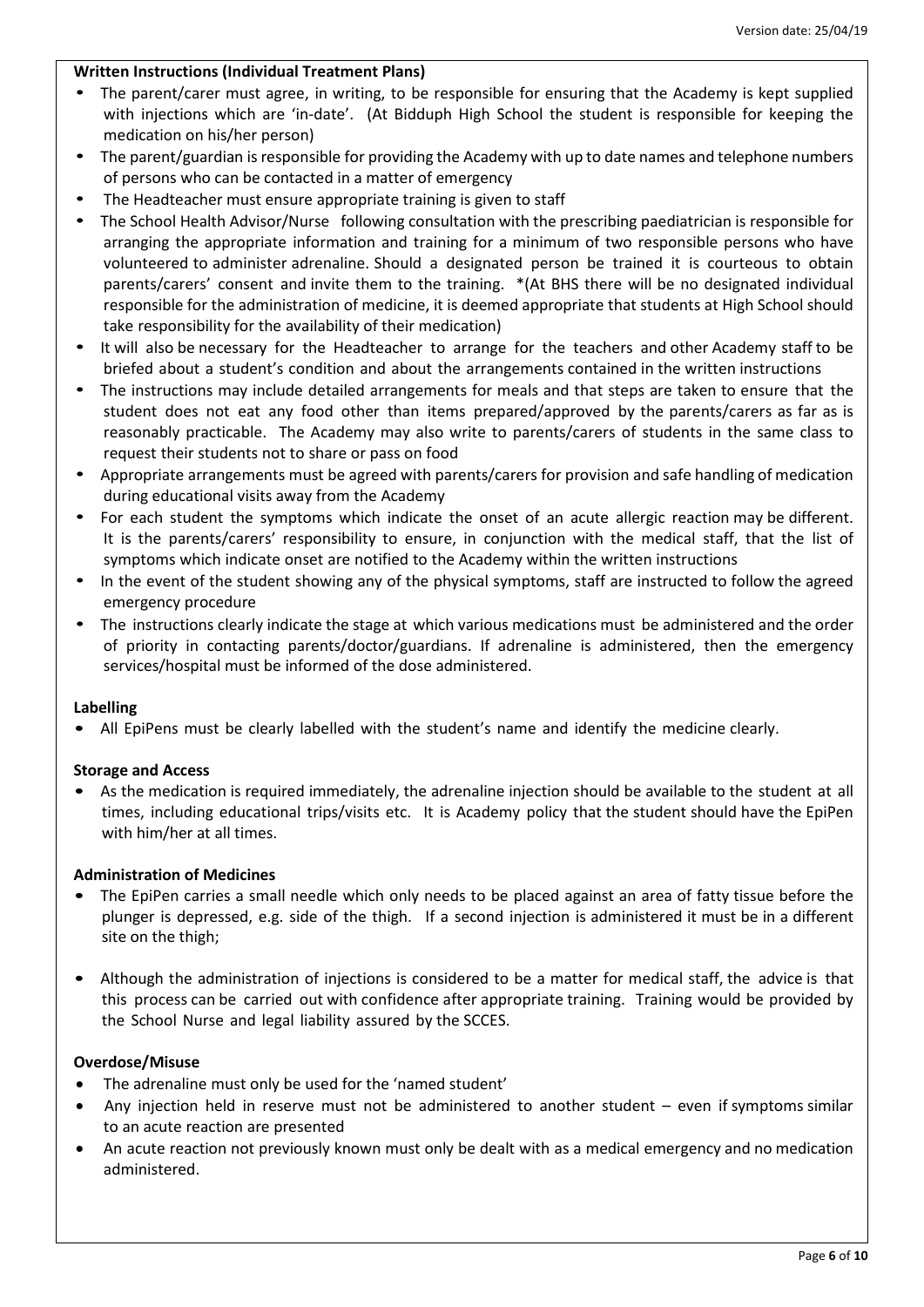## **9. PROCEDURES FOR STUDENTS WITH ASTHMA**

We welcome students with asthma and recognise asthma as an important condition. We encourage and help children with asthma to participate fully in Academy life.

### **Biddulph High School:**

- Recognises that individuals with asthma are able to administer their own medication, and need immediate access to their inhalers
- Attempts to provide a school environment as favourable as possible to asthmatic children
- Ensures all staff understand asthma and know what to do in the event of an attack
- Works with parents/carers, trustees, staff and the school health service to ensure the successful implementation of these procedures
- Does not assume responsibility for the routine treatment of asthma which remains the prerogative of the parent in conjunction with the child's GP
- Does not assume responsibility for the provision of medication. It is the responsibility of parents/carers to ensure that the child carries his/her inhaler at all times
- Does not provide or administer emergency inhalers. The Academy has been advised that inhalers are prescribed medication and must only be used to treat/relieve symptoms in the child for which it was originally prescribed.

### **Annual Procedures**

- The Key Stage 3 Administrator collects a whole school list within the first 4 weeks of term
- Letters and Asthma Care Plan and Emergency Procedures sent to parents/carers reminding them of the necessity for students to have inhalers in school
- Progress Tutors receive Asthma Register (for forms only)
- Full Asthma list to be displayed in the Staff Room which is accessible only to members of staff, to comply with GDPR regulations.

# **Asthma Attack - What to Do**

If an asthmatic student becomes breathless and wheezy or coughs continually:

- 1. **Keep calm.** It is treatable.
- 2. **Let the student sit down** in the position they find most comfortable. Do not make them lie down.
- 3. **Let the student take their usual reliever treatment** normally a blue inhaler. If the student has forgotten their inhaler, you must not use a device provided for any other person. In such cases:
	- Call the parents/carers;
	- Check the attack is not severe see below;
	- If necessary, summon the Emergency Services.
- 4. **Wait 5-10 minutes.**
- 5. **If the symptoms disappear**, the student can go back to what they were doing.
- 6. **If the symptoms have improved**, but not completely disappeared, call the parents/carers and give another dose of inhaler while waiting for them.
- 7. If the normal medication has had **no effect,** see severe asthma attack below.

### **What Is a Severe Asthma Attack?**

Any of these signs mean severe:

- Normal **relief medication does not work** at all
- The **student is breathless** enough to have difficulty in talking normally
- The **pulse rate is 120 per minute** or more
- **Rapid breathing** of 30 breaths a minute or more.

# **How to Deal with a Severe Attack**

Either follow your school protocol or:

1. **Call an ambulance or the family doctor** if they are likely to come immediately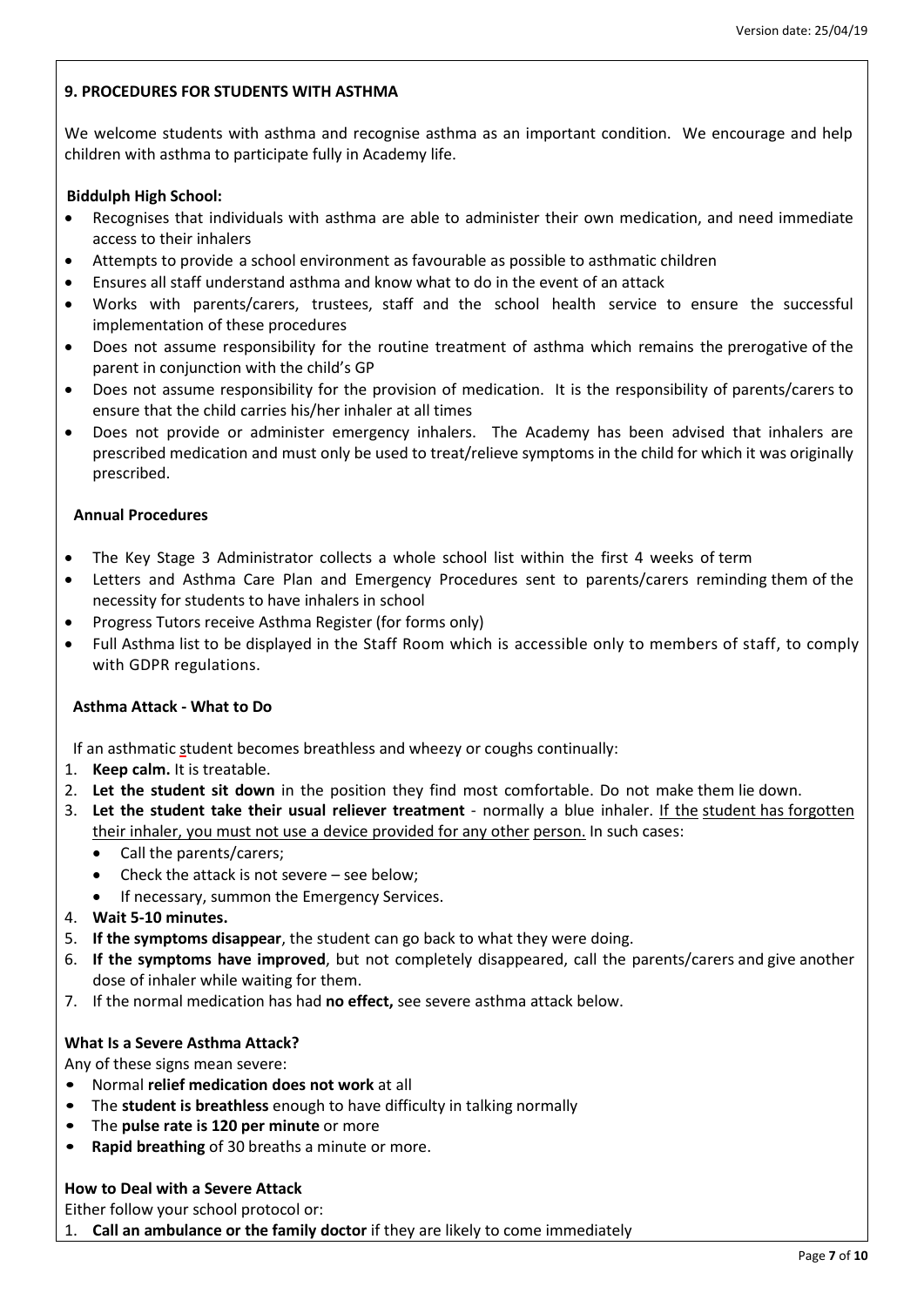- 2. Get someone to **inform the parents/carers**
- 3. **Keep trying with the usual reliever inhaler every 5/10 minutes** and don't worry about the possibility of overdosing
- 4. If the student has an emergency supply of oral steroids (prednisolone, prednesol), give them the stated dose in accordance with the parental consent form and individual treatment plan (if one exists).

### **Guidelines – Asthma**

### **Types of Treatment**

There are two types of treatment for Asthma:

- 1. **'Relievers' -** Treatments which give immediate relief, called bronchodilators since they open up narrowed air passages
- 2. **'Preventers' -** Purely preventative treatments, taken regularly to reduce the sensitivity of air passages so that attacks are only mild or no longer occur.

Medicines designed to prevent asthma should not be used to treat an attack, because they do not have an immediate effect.

### **'Nebulisers'**

An effective emergency treatment for asthma. In order for this processto be used in the Academy, the Headteacher should ensure that staff have received appropriate training from an asthma nurse.

- The most effective way to take asthma medicines is to inhale them. Inhaled medicines are most often given through small pressurised aerosols
- The inhaled medicine has to be taken properly otherwise the medicine may spray out into the surrounding air, never get down to the chest and therefore have no effect
- Young children and those with co-ordination problems may sometimes use a 'spacer' device, into which the aerosol is released and through which the medication is inhaled
- Some children use dry powder devices. Tablets and syrups are rarely given.

### **Written Instructions**

- Written instructions should clearly identify between **'relievers'** and **preventers'**. In **most** situations only relievers should need to be provided in school
- Instructions can also include details of how to help a child breathe. In an attack asthmatics tend to take quick shallow breaths and may panic
- Some children are taught to adopt a particular posture which relaxes their chest and encourages them to breathe more slowly and deeply during an attack. If they have learnt such a technique encourage them to use it. The emphasis should always be on the rapid provision or reliever medication

#### **Labelling**

There are several types of inhalers. It is the responsibility of the parents/carers, in consultation with the child's GP and dispensing chemist, to ensure that the inhalers are clearly labelled with the child's name and to identify the medicine as a 'reliever' or 'preventer'. Pharmacists would not normally add this to the label and so this may appear on the label in the parents/carers handwriting. This then must be checked against the parental consent form. Alternatively, parents/carers can ask pharmacists to add this information to the label, this is the preferred option.

# **Administration of Medicines**

Self-administration is the usual practice. Staff need to be aware of possible over use of inhalers and the Headteacher should inform parents/carers as appropriate.

In circumstances where staff assist a student to use an inhaler, the individual treatment plan, where one exists, should be followed. A record should be made in the Academy Medicine Record Form.

Staff involved in helping a child during an attack should: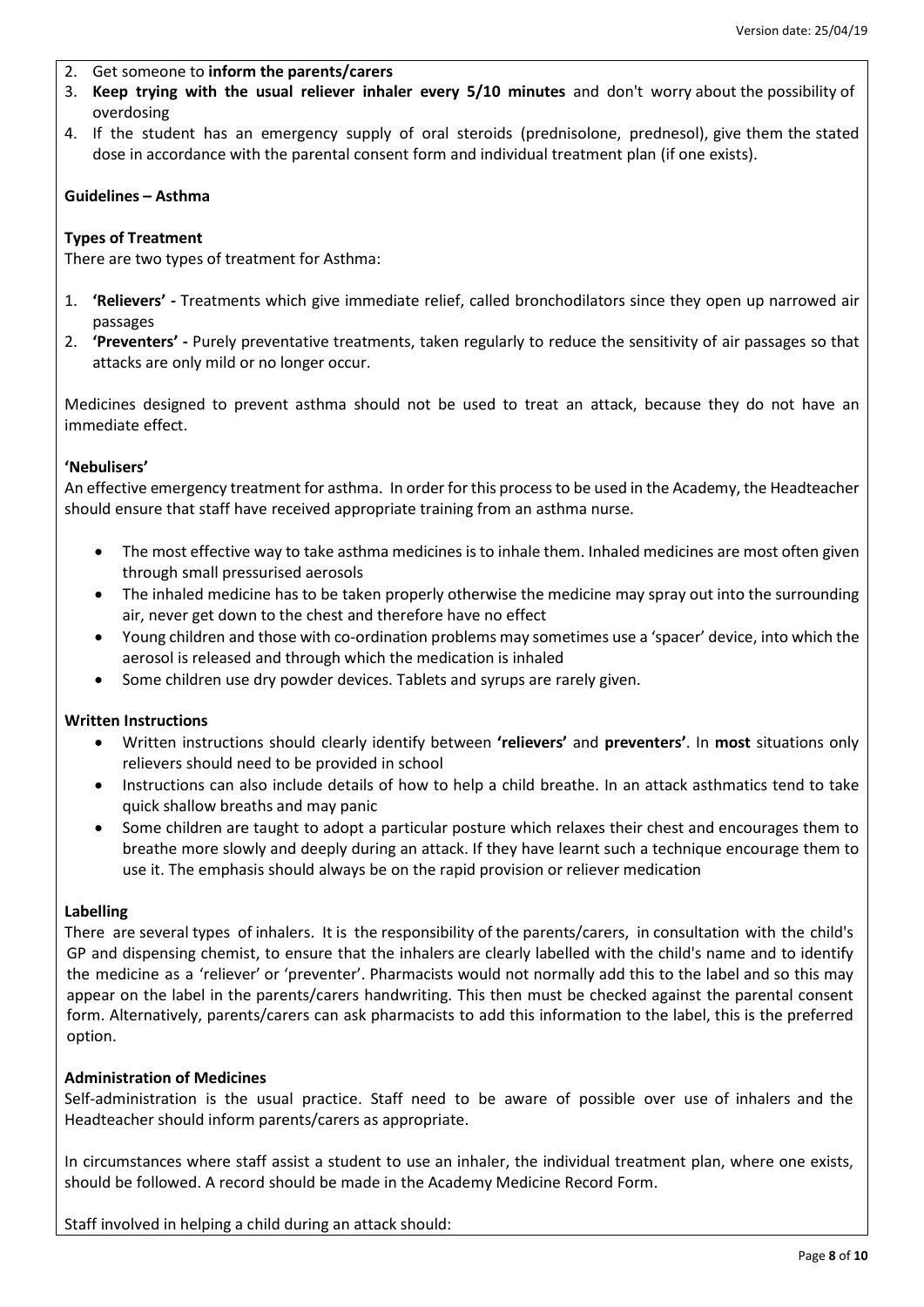- stay calm
- do things quietly and efficiently
- speak reassuringly and listen carefully
- ensure access to 'reliever' inhaler
- be aware of any specific relaxation techniques which may assist.

#### **Overdose/Misuse**

No significant danger to health results from occasional overdose/misuse of inhalers. However, staff should be vigilant for inhaler abuse as there is evidence nationally that children are selling use of their inhalers to friends in the mistaken belief that it will induce some sort of high.

- 'INTAL' capsules are not harmful
- Other capsules e.g. 'VENTOLIN' will have no side effects UNLESS MORE THAN 10 ARE SWALLOWED.

In all suspected cases, note the Academy Medicine Record and note the action taken to seek medical advice and advise parents/carers.

Staffordshire CCES does not promote use of emergency inhalers in schools. Inhalers are prescribed medication and must therefore only be used to treat/relieve symptoms in the child for which it was originally prescribed.

If a child suffers respiratory difficulties in school and has not been prescribed an inhaler the Academy should initially contact parents/carers, contact GP or in severe cases call emergency ambulance on 999.

### **Further Information**

Academy staff should have access to a copy of the National Asthma Campaign Pack issued in 1993/94. Further copies can be obtained from:

 The National Asthma Campaign Providence House Providence Place London N1 0NT

This organisation is funded by voluntary donations. Further advice and guidance can be obtained from:

- a) The local School Health Advisor/Nurse
- b) Community Paediatrician
- c) The author of an Individual Treatment Plan if one exists for a specific child.

#### **10. PROCEDURES FOR STUDENTS WITH EPILEPSY**

- 1. The Academy recognises that epilepsy is an important condition affecting many school children and welcomes students with epilepsy.
- 2. This Academy encourages children with epilepsy to achieve their potential in all aspects of school life by having a clear policy that is clearly understood by staff and students. Supply teachers and new staff are also made aware of the policy. All staff who come in contact with children with epilepsy are provided with training on epilepsy from the School Nurse who has had training in epilepsy and administering emergency treatment. Training is updated on a regular basis. If additional training is required, this may be provided by the School Nurse.
- 3. It is vital that every child with epilepsy has an individual health care plan written. This should be mutually agreed and signed by the child's doctor, parents/carers and school staff. This should be reviewed at least every year.